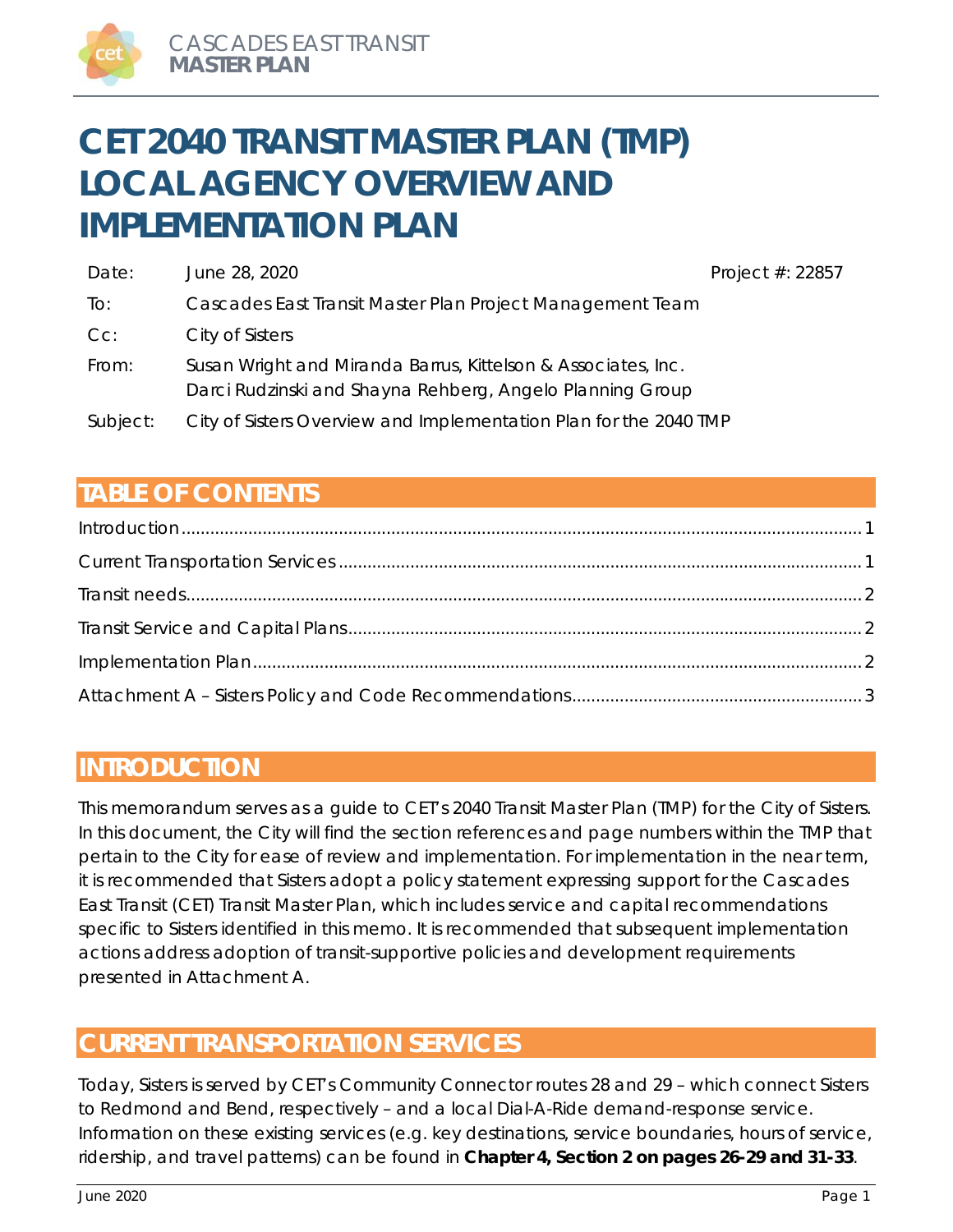# **TRANSIT NEEDS**

Transit service needs were identified through analysis and stakeholder engagement including a project advisory committee made up of local community members and multiple outreach efforts including in-person open houses, online virtual workshops, and operator and rider surveys. A summary of the current needs for Sisters include general services such as adding Saturday service to the Community Connector routes or providing local circulation services within Sisters. More information on these current needs, as well as transit capital and transit program needs can be found in **Chapter 5, Section 1 on pages 55-56**. Future transit needs were also identified for Sisters including dispersing vanpools to employment sites and early morning and afternoon service to the airport. Information on these future transit needs can be found in **Chapter 5, Section 2 on pages 62-64**.

# **TRANSIT SERVICE AND CAPITAL PLANS**

Transit services and capital investments for Sisters were identified based on the needs assessment and alternatives analysis. Services include elements such as increasing local circulation in Sisters via the Community Connector routes, providing a stop at Tumalo and Cascade Village in Bend, adding weekend service to existing Community Connector routes, and providing a new midday medical/shopper shuttle service; information on these planned services can be found in **Chapter 8, Section 1 on pages 82-85 and 99-100**. Capital investments include improving local stop branding within Sisters, enhanced transit stops on existing routes, and a small-scale transit center. Information on these planned capital investments can be found in **Chapter 8, Section 2 on pages 101-104**.

# **IMPLEMENTATION PLAN**

A phased implementation plan of the planned transit services and capital investments was developed by community based on available and potential funding. Information on the transit service and capital implementation plans for the City can be found in **Chapter 9, Section 1 on pages 108-116**. The estimated costs and potential funding to implement the services planned for Sisters can be found on **page 119**. To further assist in the TMP implementation, the recommendations for Sisters to incorporate policies and development requirements supportive of transit and CET's 2040 Transit Master Plan into their comprehensive plan and development code can be found in **Chapter 9, Section 2 on pages 131**. Detailed recommendations on how the City can help implement the TMP through their comprehensive plan and development code are included in **Attachment A**.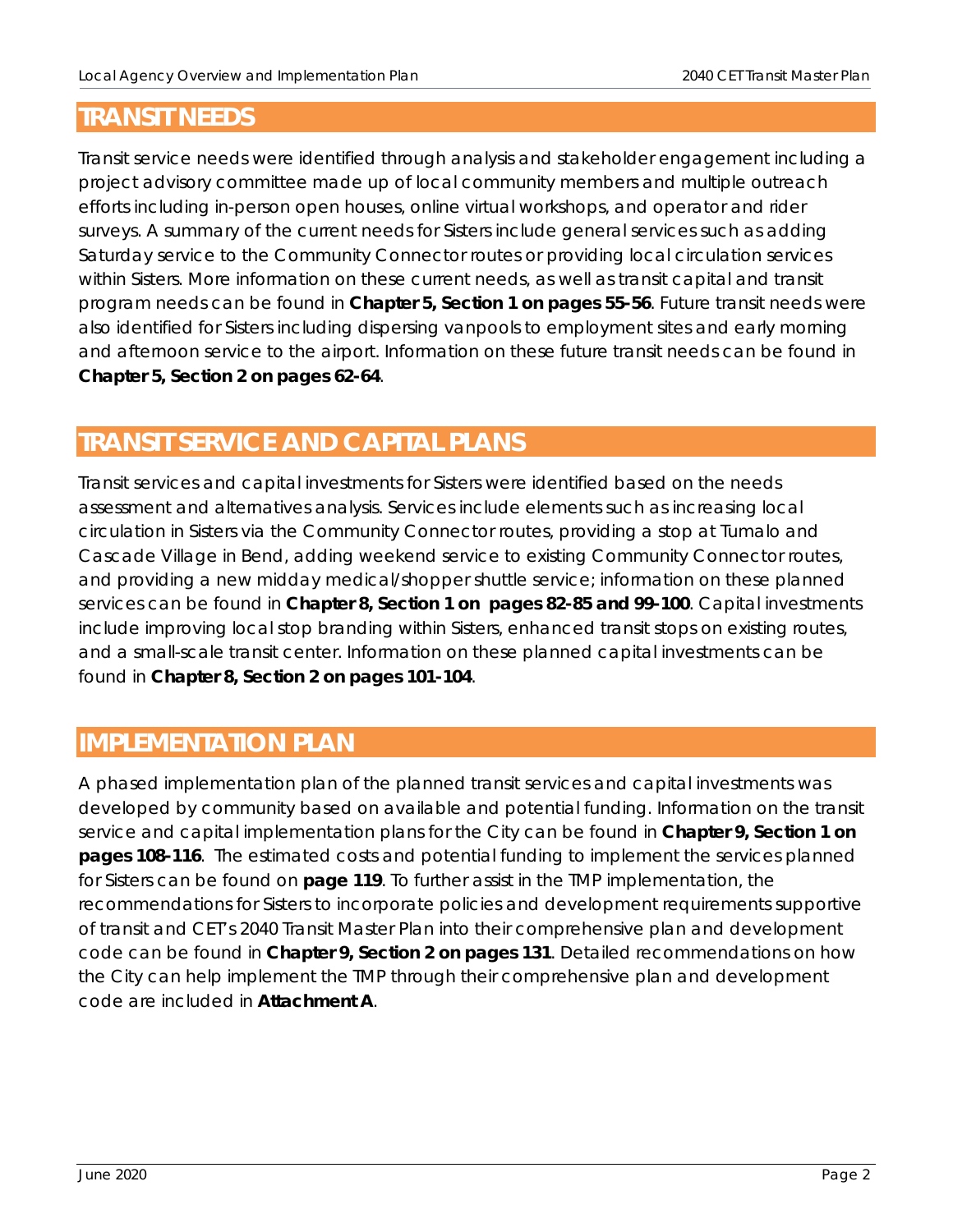# **ATTACHMENT A – SISTERS POLICY AND CODE RECOMMENDATIONS**

# **RECOMMENDATIONS OVERVIEW**

The following summarizes recommendations for the City of Sisters to assist the City in implementing the Cascades East Transit (CET) Master Plan, including incorporating transit-supportive policy and development provisions in its Comprehensive Plan and Development Code.

To implement the CET Master Plan, it is recommended that the City consider the following adoption actions:

- **1. Comprehensive Plan**  The City should have policies in its adopted plans that support Master Plan recommendations. **Recommended transit-supportive policy statements** are addressed in the *Comprehensive Plan Integration* section. It is recommended that the City adopt new or updated transit policies as part of the transportation element of the Comprehensive Plan. This can be accomplished as an amendment to the adopted Comprehensive Plan document or through an update of its Transportation System Plan, the transportation element of the Comprehensive Plan.
- **2. Development Code** Transit-supportive development requirements help further regional and local transit policy objectives and implement Master Plan recommendations. To assist Sisters in implementing the CET Master Plan, the *Development Code Implementation* section summarizes **code amendment recommendations** for the City. Based on these recommendations and input from the City, specific development code language has been produced and included as an attachment to this memorandum.

The following sections provide more detail – including jurisdiction-specific guidance – related to transit-supportive policy and development code recommendations.

# **COMPREHENSIVE PLAN INTEGRATION**

Recommended transit-supportive policy statements should be reflected in the Sisters Comprehensive Plan or Transportation System Plan, serving as part of an updated transit plan. Policy statements recommended for Sisters echo the vision, goals, and objectives developed for CET early in this planning process. The Master Plan vision and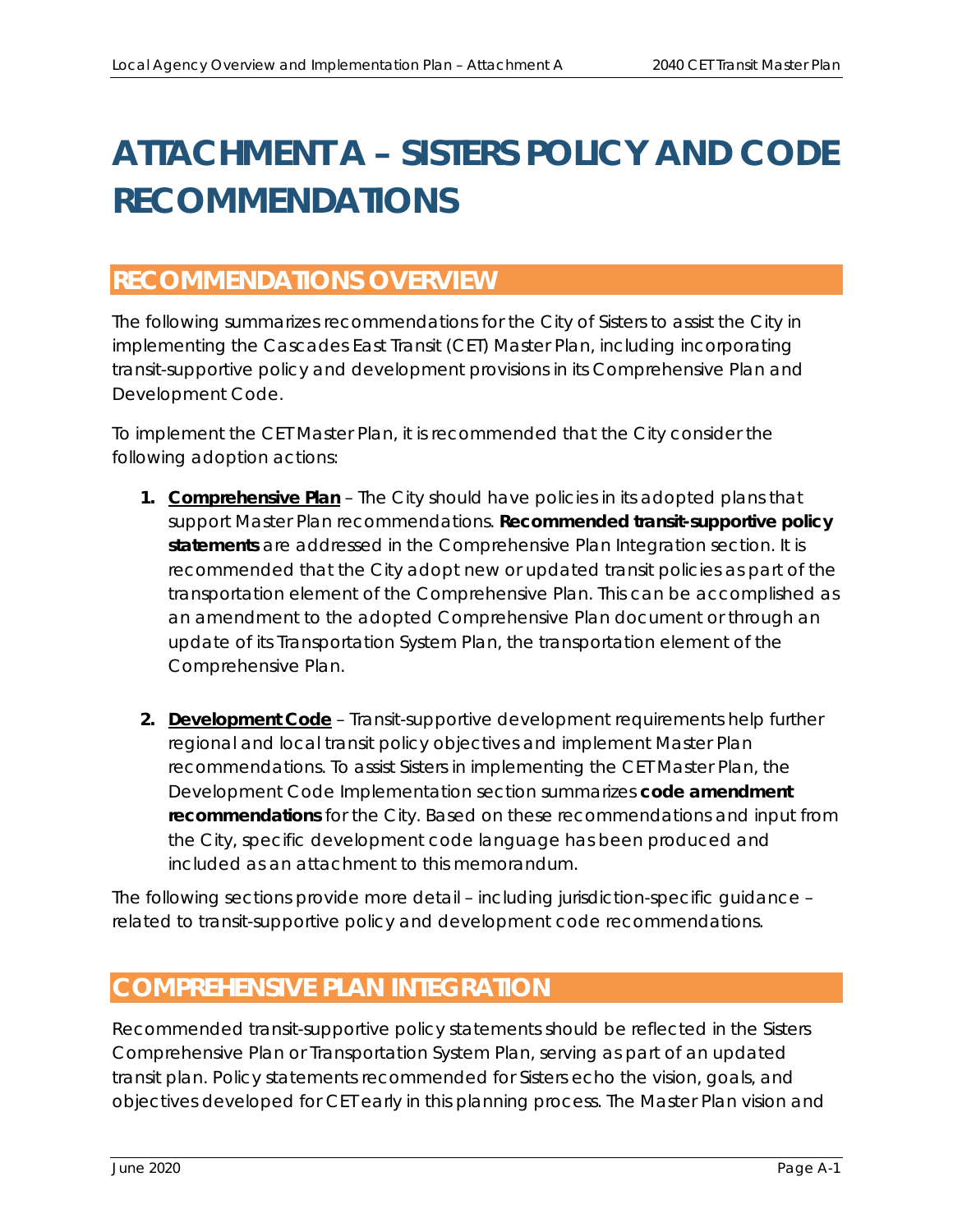proposed policy language for the city is presented below. It is recommended that Sisters review its existing plan policies to assess if the vision and transit policies below are reflected or if policy enhancements could be made, using the language below as a guide.

VISION: Provide transit for all users that is safe, accessible, and efficient and that supports a balanced transportation network in our community, which is needed for mobility, equity, and economic growth.

- *1. The City will facilitate provision of transit service to its community members, with particular attention to members who may be "transit-dependent" due to factors such as age, income, or disabilities.*
- *2. The Cascades East Transit (CET) Master Plan provides policy and implementation direction for transit planning in jurisdictions within the district's service area, including route development, financing, and physical improvements necessary to maintain and improve public transit service for jurisdiction residents, businesses, institutions, and visitors.*
- *3. The City will continue to engage in long-range planning and implementation efforts led by CET.*
- *4. The City will invite transit service providers to participate in the development of long-range plans and review of land use applications that may have implications for transit service.*
- *5. The City will require development or will facilitate coordination between development and the transit service provider to provide transit-related improvements such as shelters and lighting to complement transit service and encourage higher levels of transit use. Transit stop improvements will be coordinated with the transit service provider and must be consistent with adopted transportation and transit plans.*
- *6. The City will provide or will acquire through future development adopted transportation system-related improvements such as pedestrian and bicycle connections to transit stops, including ADA-accessible improvements, given nexus and proportionality can be demonstrated for private development.*
- *7. The City will support connections between transit and other transportation services and options.*
- *8. The City will support improved transit access to benefit public health, including providing access to active transportation options and health-supporting destinations such as health care, groceries, and recreation.*
- *9. The City will support strategies to reduce single-occupancy vehicle trips, greenhouse gas emissions, and other pollution.*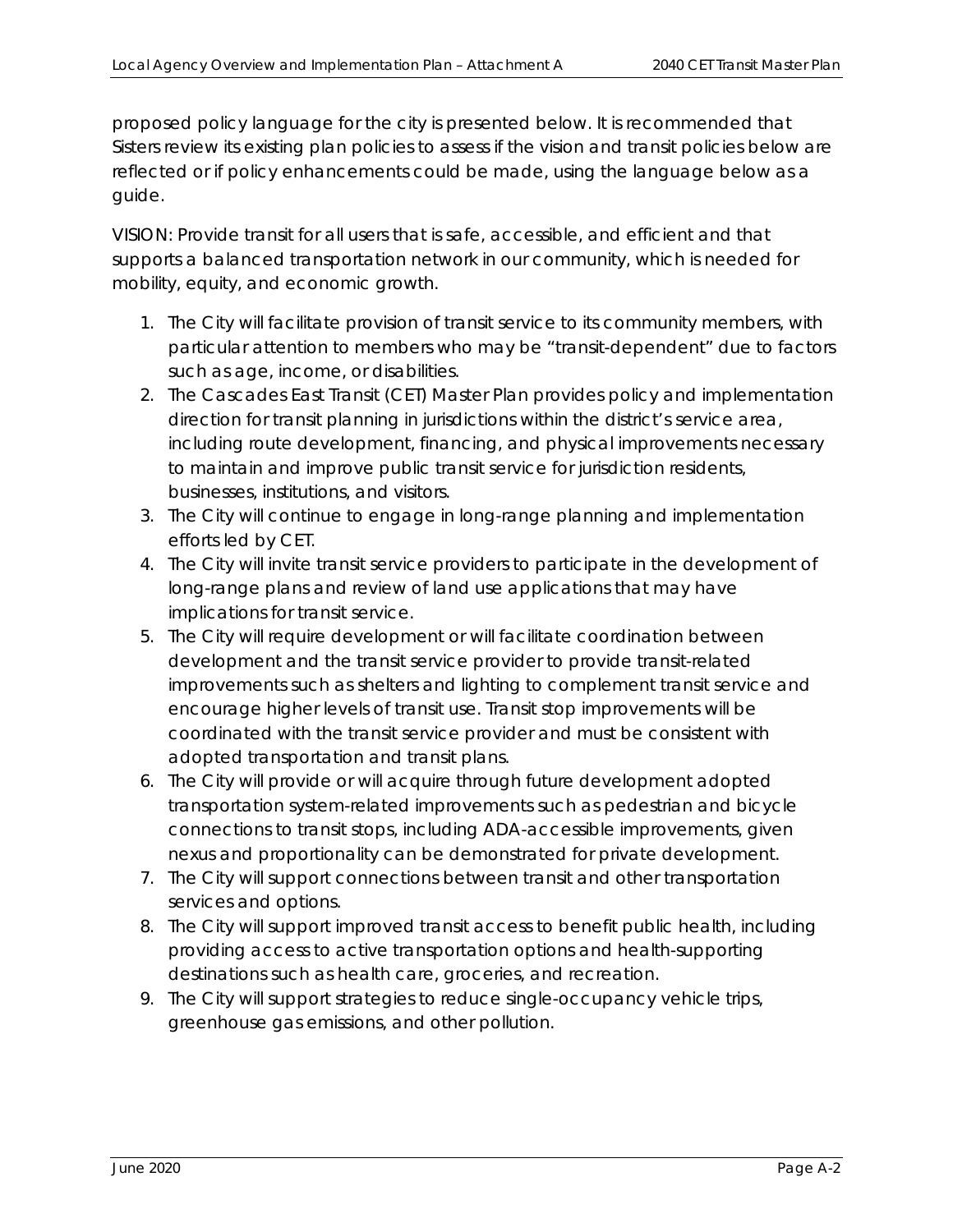# **DEVELOPMENT CODE IMPLEMENTATION**

The implementing development code recommendations reflect recommendations made in the Transit-Supportive Development Strategies Memorandum, found in the Transit Master Plan Technical Appendix. Transit-supportive development, or transitoriented development ("TOD"), strategies focus on code language that institutionalizes coordination between transit agencies and developers and supports transit- and pedestrian-oriented density and design. The TOD Memorandum code strategy recommendations were tailored to each jurisdiction based on jurisdiction size and preliminary transit service plan and transit capital plan recommendations.

Table 1 includes the list of code strategies and indicates whether they were considered recommended or optional for Sisters and if the strategy is reflected in existing code requirements ("yes," "no," or "partial").<sup>1</sup> Implementing code recommendations were initially based on an evaluation of the City's Development Code and later refined after receiving input from the City.

Code language is provided following Table 1. For strategies noted as recommended in the table and not reflected or only partially reflected in adopted code, proposed language is shown as "adoption-ready;" text recommended to be added is *underlined* and text recommended to be deleted is struck through. For "optional" strategies, model code language is provided in *italics* as an example of how the transit-supportive strategy could be implemented.<sup>2</sup> For each of the numbered code strategies there are "notes" to provide further explanation and implementation guidance.

<sup>1</sup> Not every strategy presented in the original TOD Memorandum is reflected in Table 1. Some strategies, such as high minimum residential density requirements and minimum floor area ratio requirements for commercial development, were deemed more appropriate for larger and more populated cities in the CET service area and not included in this implementation memorandum.

<sup>&</sup>lt;sup>2</sup> Note that adopted code language was not reviewed to determine whether it reflects optional strategies.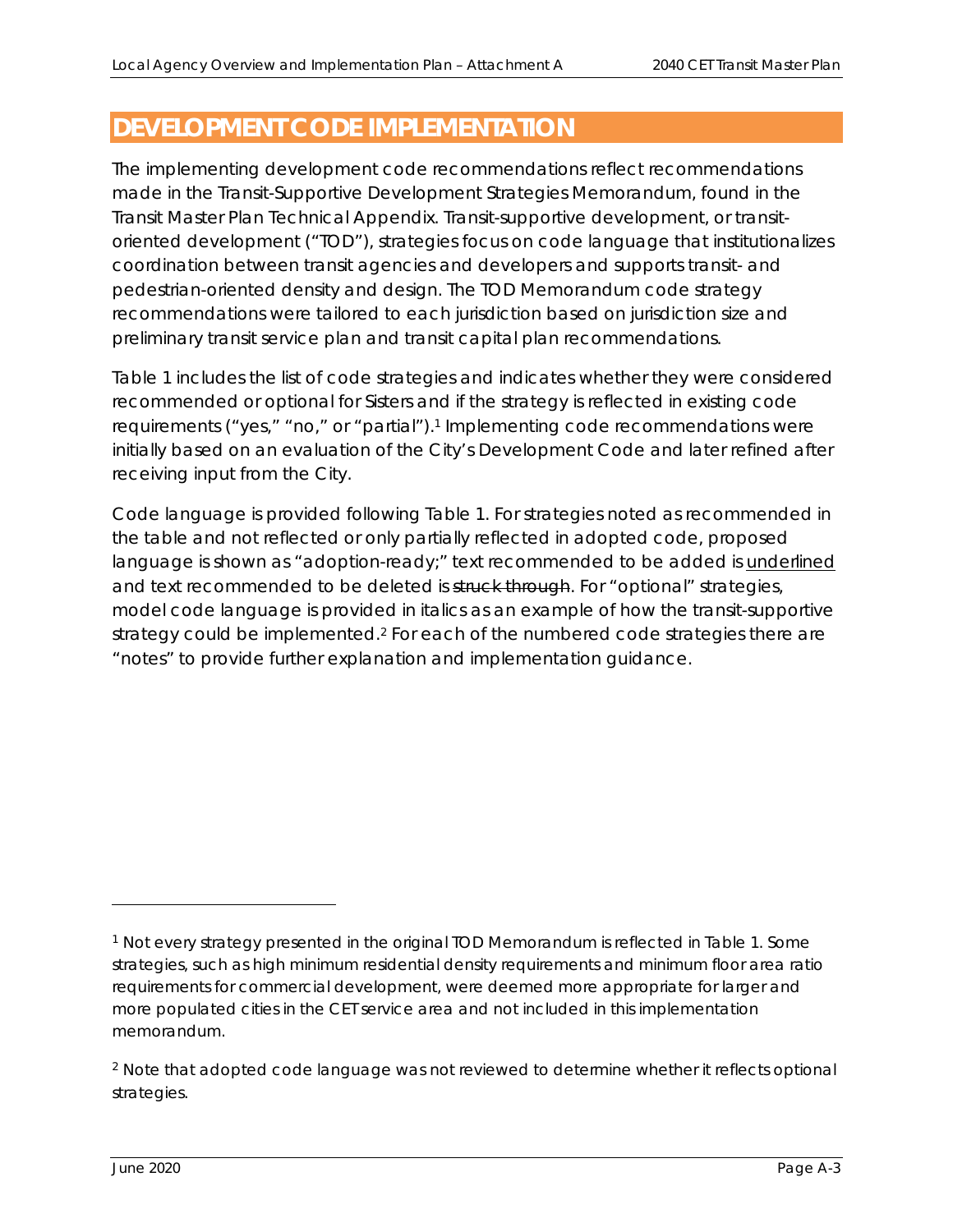|                  | <b>Transit-Supportive Code Strategies</b>       | <b>Recommendation</b>           | <b>Existing</b><br>Code | Adoption-<br><b>Ready Code</b><br>Language<br>Provided | <b>Model</b><br>Code<br>Language<br>Provided |
|------------------|-------------------------------------------------|---------------------------------|-------------------------|--------------------------------------------------------|----------------------------------------------|
| 1                | Coordination with Transit Provider              | Recommended                     | Partial                 | $\checkmark$                                           |                                              |
| 2                | <b>Transit Stop Improvements</b>                | Recommended                     | Partial                 | $\checkmark$                                           |                                              |
| $\mathfrak{Z}$   | Limit Auto-Oriented and Auto-Dependent Uses     | <b>Optional</b>                 |                         |                                                        | $\checkmark$                                 |
| 4                | Limit Drive-Throughs                            | <b>Optional</b>                 |                         |                                                        | $\checkmark$                                 |
| 5                | Max. Front Yard Setbacks (No Min. Setbacks)     | Recommended<br>[no min setback] | Yes                     |                                                        |                                              |
| $\boldsymbol{6}$ | Pedestrian Space in Front Setback               | <b>Optional</b>                 |                         |                                                        |                                              |
| 7                | Pedestrian Orientation (Basic)                  | Recommended                     | Yes                     |                                                        |                                              |
| 8                | Pedestrian Orientation (Enhanced)               | <b>Optional</b>                 |                         |                                                        | $\checkmark$                                 |
| 9                | <b>Block Length</b>                             | <b>Optional</b>                 |                         |                                                        | $\checkmark$                                 |
| 10               | Accessways Through Long Blocks                  | <b>Optional</b>                 |                         |                                                        | ✓                                            |
| 11               | No Vehicle Parking/Circulation in Front Setback | <b>Optional</b>                 |                         |                                                        | $\checkmark$                                 |
| 12               | Parking Reductions for Transit                  | <b>Optional</b>                 |                         |                                                        | $\checkmark$                                 |
| 13               | Landscaping and Walkways in Parking Lots        | Recommended                     | Partial                 | $\checkmark$                                           |                                              |
| 14               | Preferential Parking for Ridesharing            | Recommended                     | No                      | $\checkmark$                                           |                                              |
| 15               | <b>Bicycle Parking</b>                          | Recommended                     | Partial                 | $\checkmark$                                           |                                              |
| 16               | Transit-Related Uses in Parking Lots            | Recommended                     | <b>No</b>               | $\checkmark$                                           |                                              |
| 17               | Definitions of Transit-Related Terms            | Recommended                     |                         |                                                        |                                              |
| 18               | Other Provisions (Permitting Transit Hubs)      | (Requested)                     | <b>No</b>               |                                                        | ✓                                            |

#### **Table 1. Transit-Supportive Code Implementation Recommendations: Sisters**

*i* Guidance is provided regarding implementing this strategy; however, due to the number of types of *uses that will need to be considered before implementing this strategy and the implications of limiting uses specific to the jurisdiction, no model language has been provided.*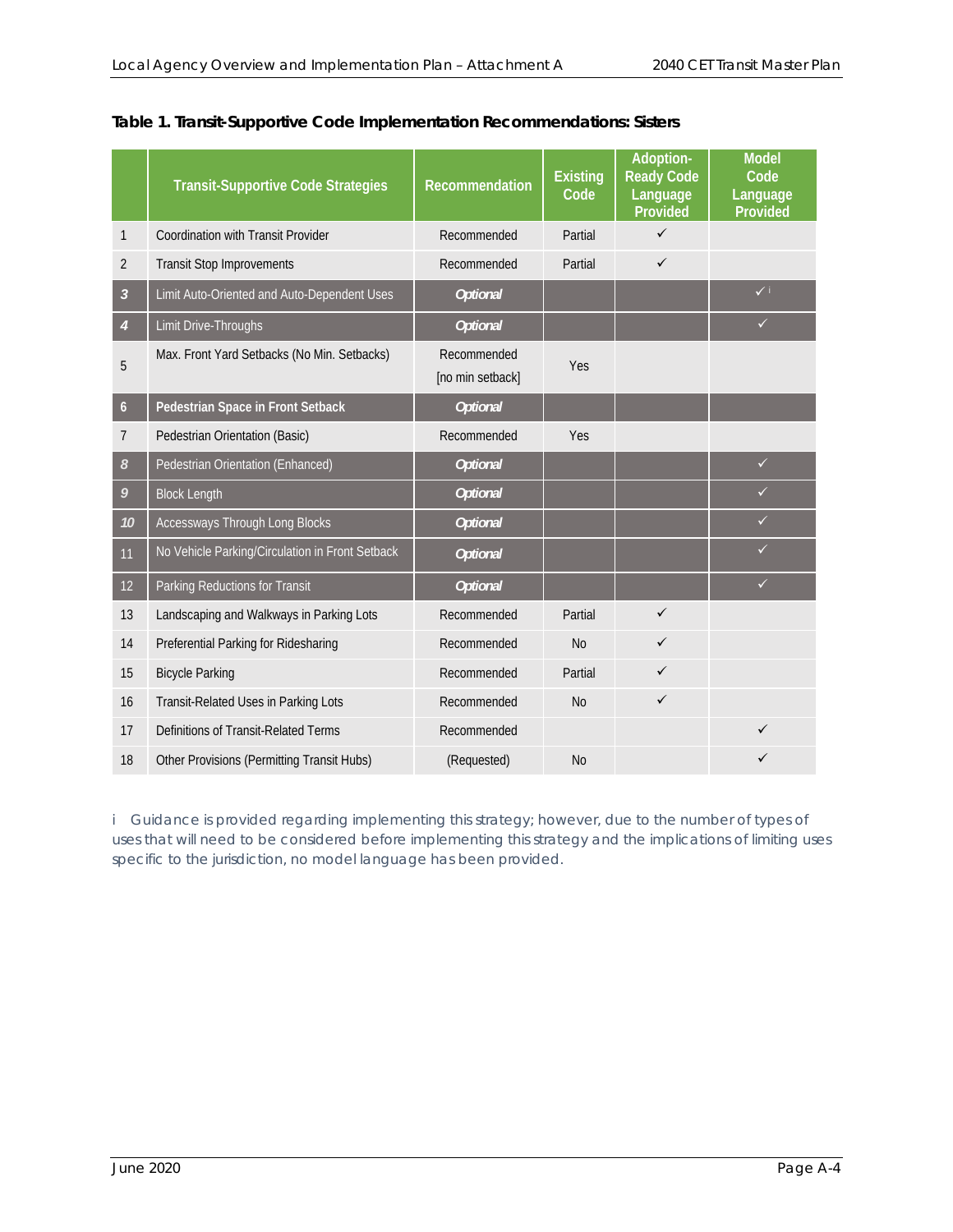# **1. COORDINATION WITH TRANSIT PROVIDER**

Notes: Adopted code partially reflects this recommended strategy. Existing application requirements include a completeness check that ensures coordinated review and comment by ODOT, and other applicable County, State and federal agencies for review (Section 4.1.700(E)(3)(b)(4)). Recommended modifications include adding transit agencies/CET to hearing notice requirements in Section 4.1.200(E).

#### **Recommended code amendment:**

4.1.200 Description of Permit/Decision-Making Procedures

 $[\ldots]$ 

E. Notice of all Type III and IV hearings will be sent to public agencies and local jurisdictions (including those providing transportation facilities and services) that may be affected by the proposed action. Affected jurisdictions could include ODOT, the Department of Environmental Quality, the Oregon Department of Aviation, Cascades East Transit, and neighboring jurisdictions.

# **2. TRANSIT STOP IMPROVEMENTS**

Notes: Existing code partially meets reflects this recommended code strategy. The Downtown Commercial District requires building entrances to be oriented to the street (Section 2.4.300(D)). Pedestrian circulation code in Section 3.1.400(A)(1) states that onsite pathways *may* be required to connect to adjacent streets.

Adoption-ready code language is provided for a new transit section in Chapter 3.1 (Access and Circulation). Recommended code amendments also include adding references to the transit system in general application requirements Section 4.1.700(A)(7).

#### **Recommended code amendment:**

#### **3.1.400 Transit-related Requirements**

A. Retail, office, industrial, and institutional developments that are proposed on the same site as, or adjacent to, an existing or planned transit stop as designated in an adopted transportation or transit plan, shall provide the following transit access and supportive improvements consistent with the adopted plan and in coordination with the transit service provider:

1. Reasonably direct pedestrian connections between the transit stop and primary entrances of the buildings on site. For the purpose of this Section, "reasonably direct"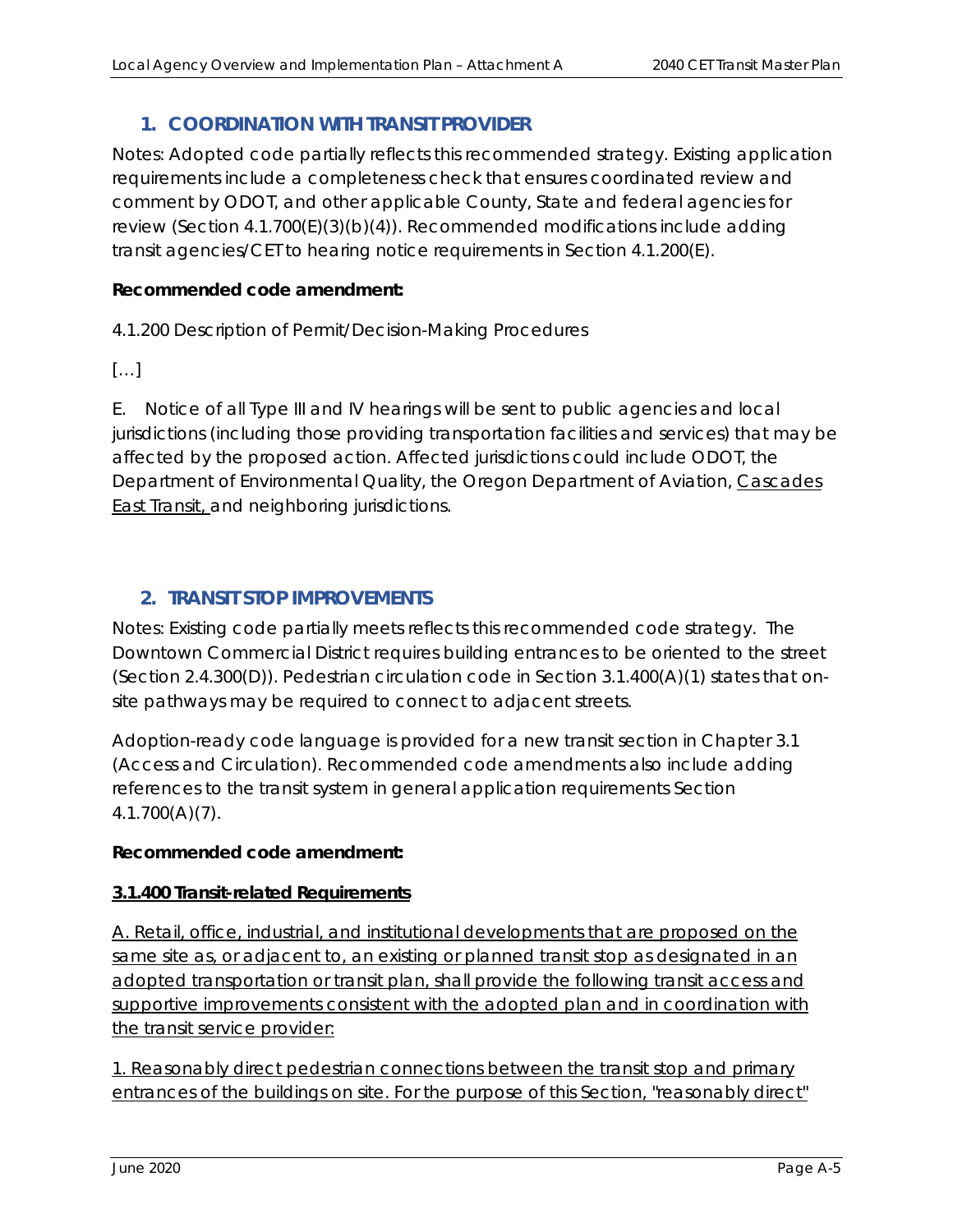means a route that does not deviate unnecessarily from a straight line or a route that does not involve a significant amount of out-of-direction travel for users.

2. The primary entrance of the building closest to the street where the transit stop is located is oriented to that street.

3. A transit passenger landing pad that is ADA-accessible.

4. An easement or dedication for a passenger shelter or bench if such an improvement is identified in an adopted plan.

5. Lighting at the transit stop.

6. Other improvements identified in an adopted plan.

4.1.700 General Provisions

A. Application Requirements.

Acceptance of any application is subject to Section 1.4.800. All applications shall:

[…]

7. Type III. If the Community Development Director determines an impact study is required, the applicant shall include an impact study for Type III applications. The impact study shall quantify/assess the effect of the development on public facilities and services. The Community Development Director will determine which aspects of the impact study shall be addressed, which may include the transportation system including pedestrian ways and bikeways, the transit system, the drainage system, the parks system, the water system, the sewer system, and the noise impacts of the development. For each public facility system and type of impact, the study shall propose improvements necessary to meet City standards and to minimize the impact of the development on the public at large, public facilities systems, and affected private property users. In situations where this Development Code requires the dedication of real property to the City, the City shall either (1) include in the written decision evidence that shows that the required property dedication is roughly proportional to the projected impacts of the development on public facilities and services, or (2) delete the dedication as a condition of approval; and,

 $[\ldots]$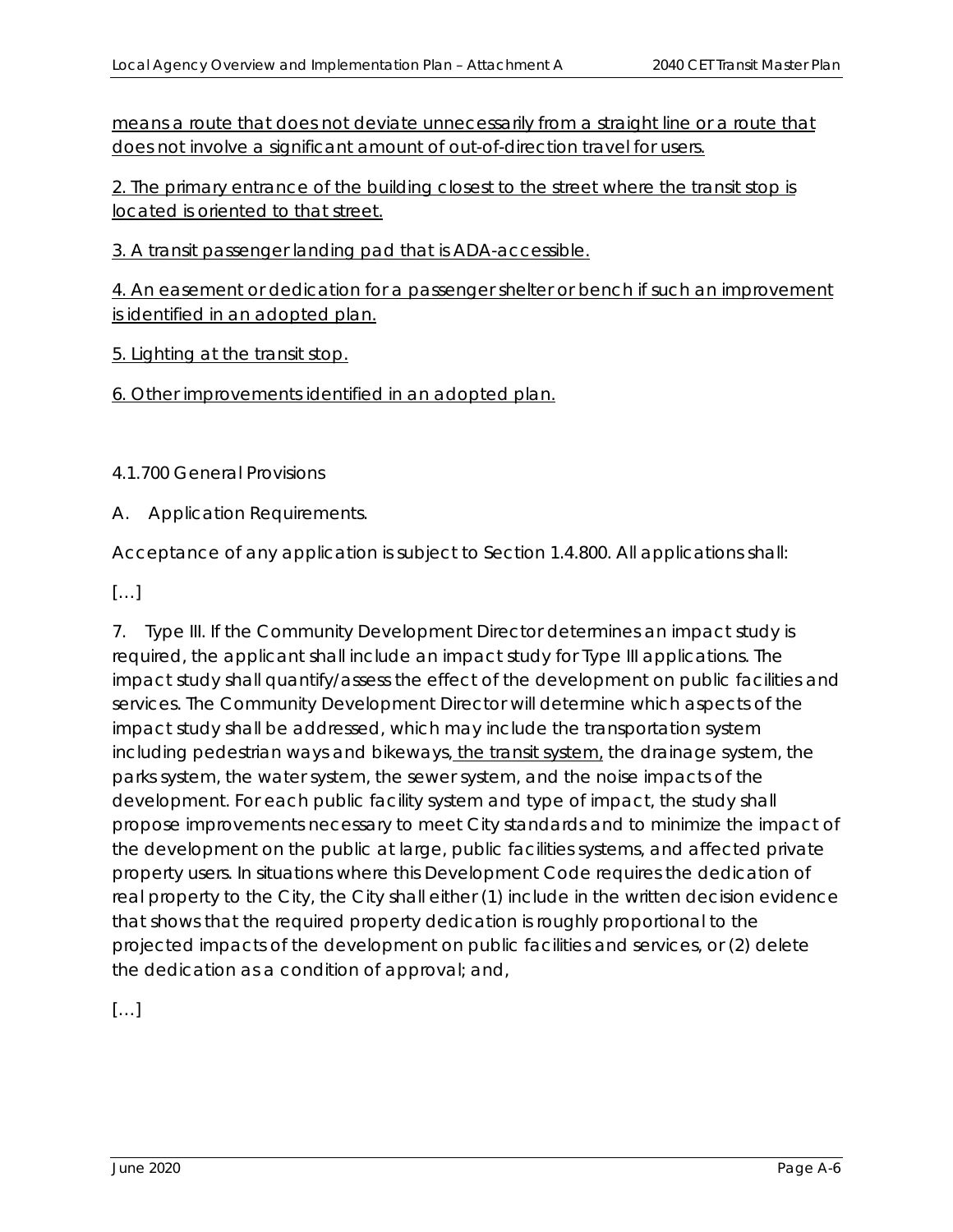# **3. LIMIT AUTO-ORIENTED AND AUTO-DEPENDENT USES**

Notes: This strategy to limit auto-oriented and auto-dependent uses has been identified as optional for Sisters. Examples of uses reliant on vehicular traffic include: fast food restaurants, convenience stores, gas stations, auto repair shops, landscaping and aggregate materials sales, and large-format retailers. Consider prohibiting or limiting these uses along transit lines or in commercial nodes where transit stops exist or are planned. Related code modifications would be made to Table 2.4.1 (Use Table for the Downtown Commercial District). In addition, consider expanding the code definitions section to include definitions of these auto-oriented land uses.

## **4. LIMIT DRIVE-THROUGHS**

Notes: This strategy to restrict or prohibit drive-throughs has been identified as optional for Sisters. Consider prohibiting or limiting drive-throughs along transit routes or in commercial nodes where transit stops exist or are planned. Where drive-throughs are allowed, the model code text below was developed to ensure that the use is better integrated with active modes of transportation. The model code language could be modified as needed and incorporated into Section 2.15.1600.

#### **Model code language:**

#### *Drive-through design.*

*A. Applicability. Proposed development that includes a drive-up and/or drive-through facility (i.e. driveway queuing areas, customer service windows, teller machines, kiosks, drop-boxes, or similar facilities) is subject to all of the following standards:* 

- *(1) The drive-up or drive-through facility must be located at least 50 feet from any existing residential zoned property.*
- *(2) The drive-up or drive-through facility shall orient to and receive access from a driveway that is internal to the development and not a street, as generally illustrated in Figure X.*
- *(3) The drive-up or drive-through facility shall not be oriented to a street corner.*
- *(4) The drive-up or drive-through facility shall not be located within 20 feet of a street right-of-way.*
- *(5) Drive-up and drive-through queuing areas shall be designed so that vehicles will not obstruct any street, fire lane, walkway, bike lane, or sidewalk.*
- *(6) If ATMs are provided, at least one ATM shall be located adjacent to and accessible from a planned or existing sidewalk.*
- *(7) Bicycle and pedestrian access to the drive-up or drive-through facility shall be allowed and indicated with signage and pavement markings.*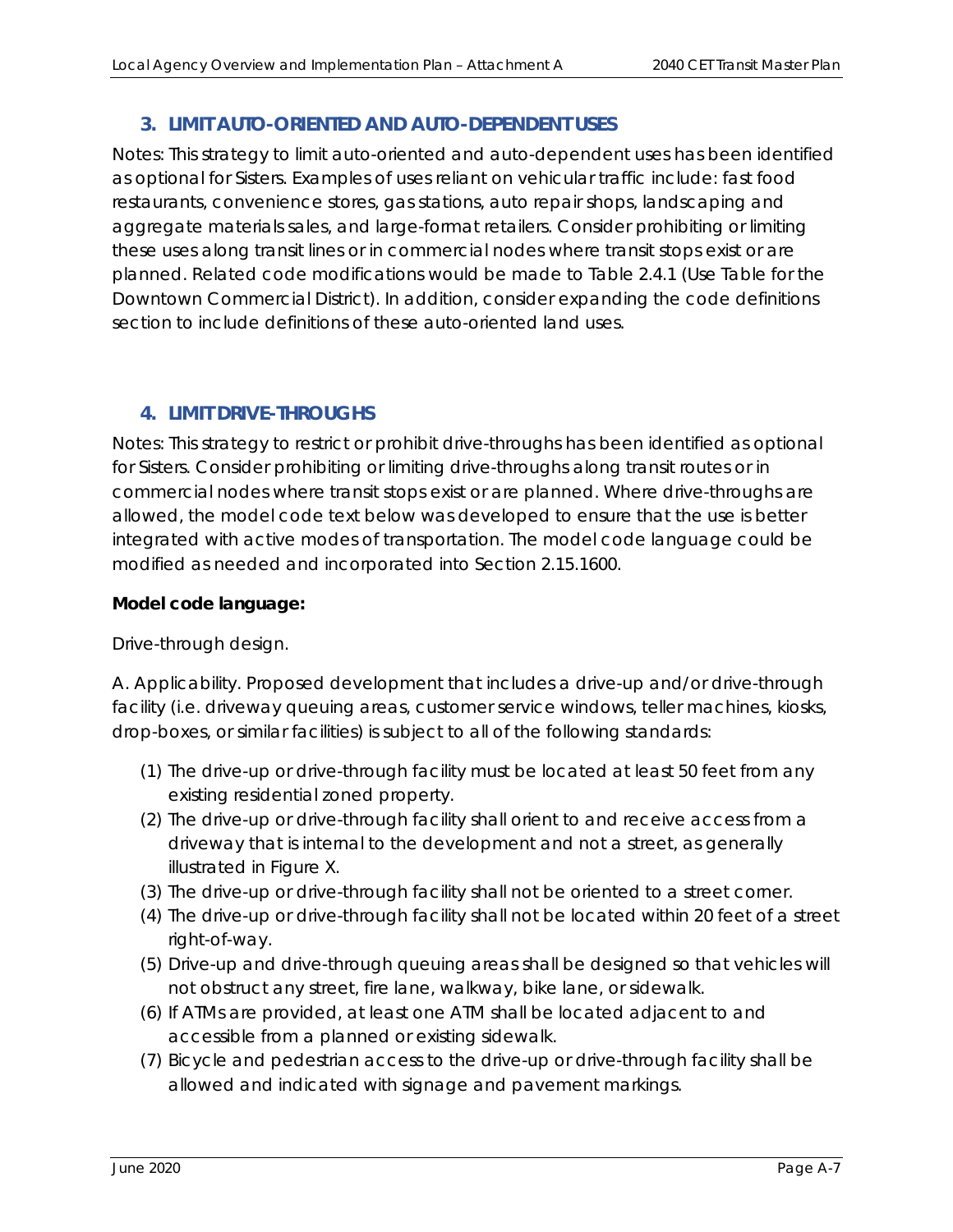#### *Figure X. Drive-up and Drive-through Facilities Example – Acceptable*



*Figure X. Drive-up and Drive-through Facilities Example – Not Acceptable* 



#### **Not Acceptable**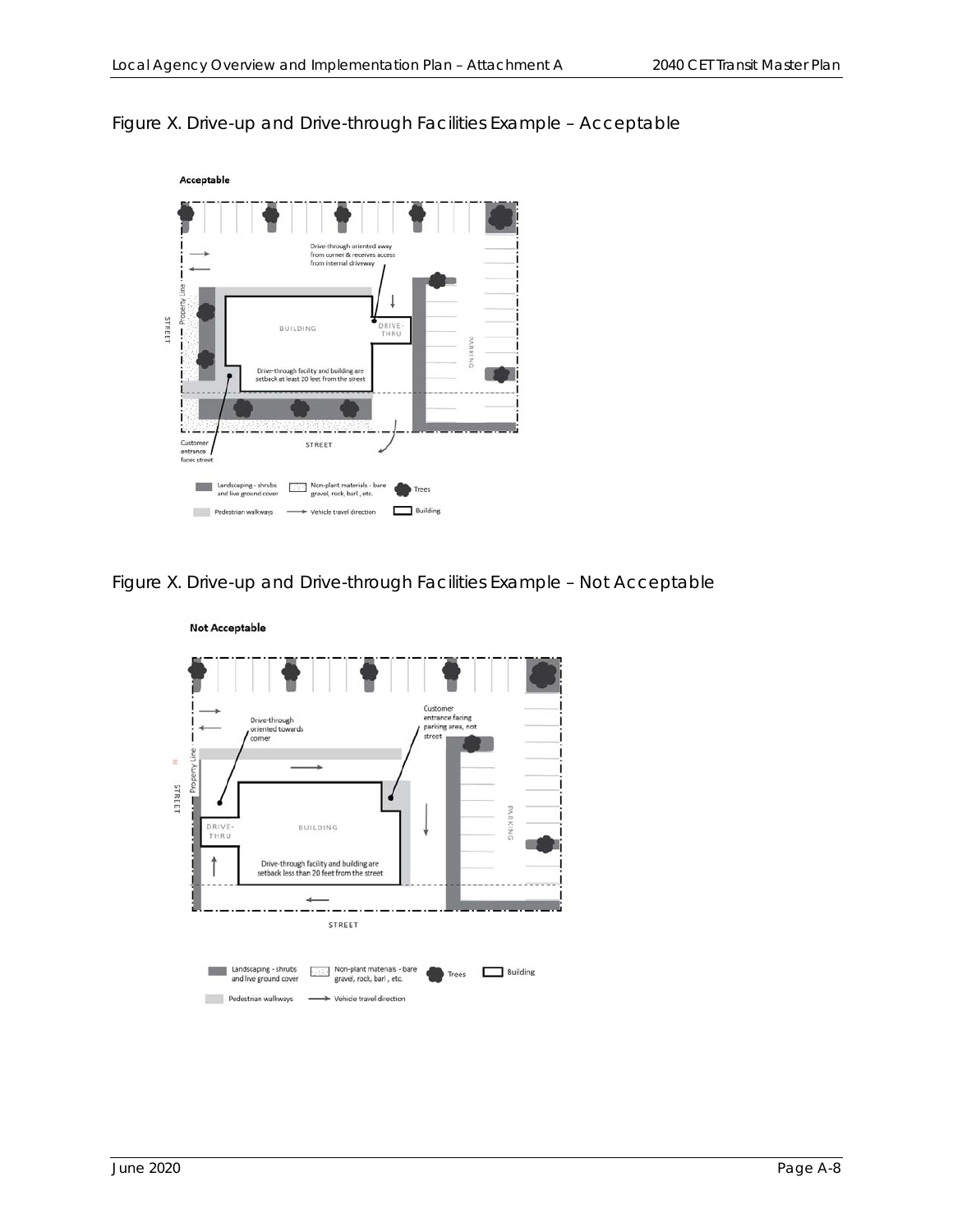### **5. MAXIMUM FRONT YARD SETBACKS**

Notes: Adopted code reflects this recommended code strategy. It has a minimum 5 foot setback and maximum 10-foot setback for the Downtown Commercial District (Table 2.4.2 Development Standards for the Downtown Commercial District). No additional setback requirements are recommended.

## **6. PEDESTRIAN SPACE IN FRONT SETBACK**

Notes: This strategy for pedestrian amenity requirements in front yard setbacks has been identified as optional for Sisters. Model code language is provided for future consideration.

#### **Model code language:**

*The [decision body] may allow a greater front yard setback when the applicant proposes extending an adjacent sidewalk or plaza for public use, or some other pedestrian amenity is proposed between the building and public right-of-way, subject to [Site Design/Development Review] approval.* 

# **7. PEDESTRIAN ORIENTATION (BASIC)**

Notes: Existing code language reflects this recommended transit strategy. Section 2.4.300(D) addresses orientation of entrances and Section 3.1.400 addresses connections from building and site to street. No additional code language is recommended.

# **8. PEDESTRIAN ORIENTATION (ENHANCED)**

Notes: This strategy for enhanced pedestrian orientation on sites adjacent to existing/planned transit routes and stops has been identified as optional for Sisters. Model code language is provided for future consideration.

#### **Model code language:**

- *A. Primary Entrances and Windows.* 
	- *(1) Street Level Entrances. All primary building entrances shall open to the sidewalk and shall conform to Americans with Disabilities Act (ADA) requirements, as applicable. Primary entrances above or below grade may be allowed where ADA accessibility is provided. Primary entrances shall have weather protection*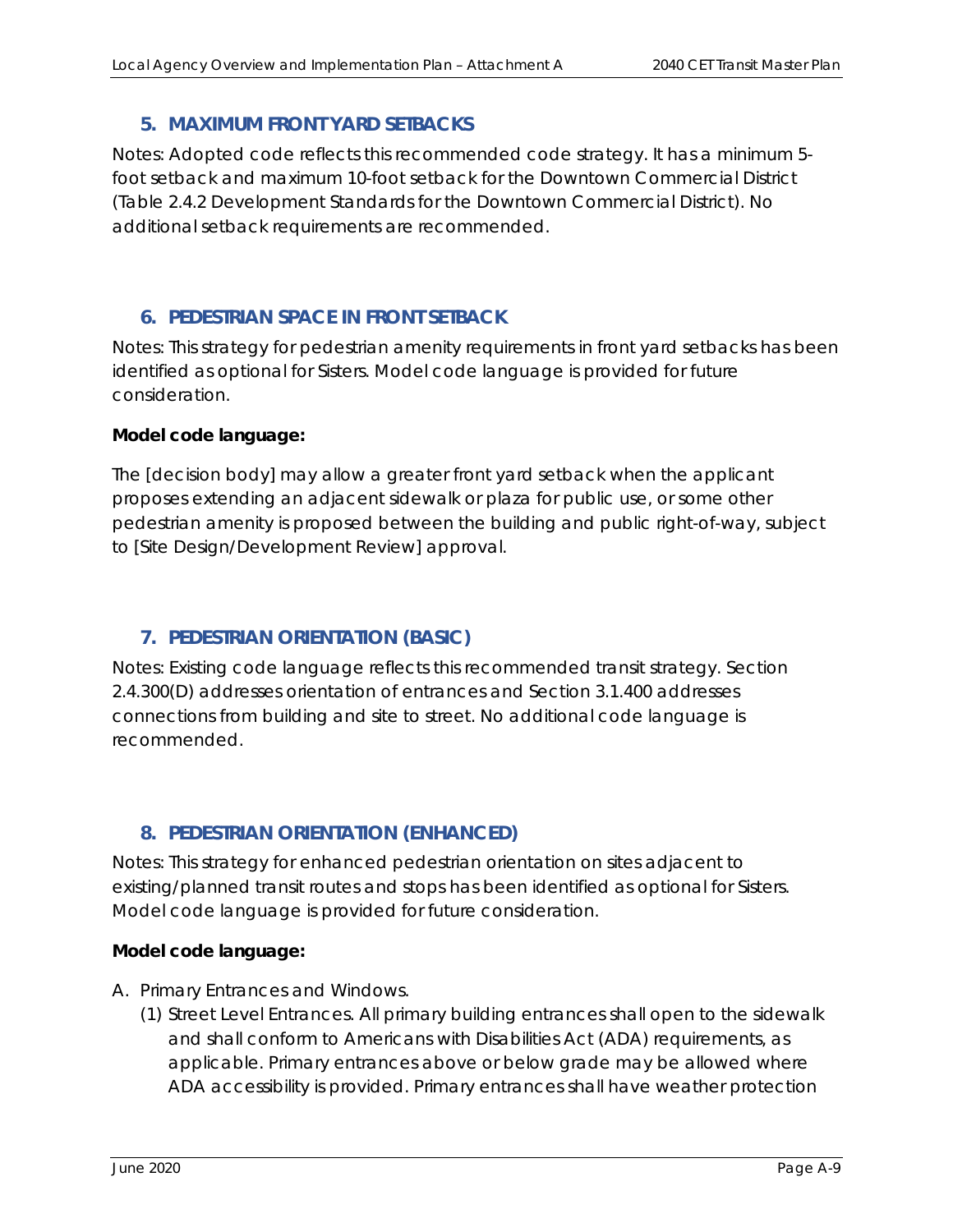*provided.* 

- *(2) Windows General. Except as approved for parking structures or accessory structures, the ground floor, street-facing elevation(s) of all buildings shall comprise at least [60] percent transparent windows, measured as a section extending the width of the street-facing elevation between the building base (or [30] inches above the sidewalk grade, whichever is less) and a plane [72] inches above the sidewalk grade.*
- *(3) Articulation. All building elevations that orient to a street or civic space must have breaks in the wall plane (articulation) of not less than one break for every [30] feet of building length or width, as applicable, as follows:* 
	- a. A "break" for the purposes of this subsection is a change in wall plane of not less than [24] inches in depth. Breaks may include but are not limited to an *offset, recess, window reveal, pilaster, frieze, pediment, cornice, parapet, gable, dormer, eave, coursing, canopy, awning, column, building base, balcony, permanent awning or canopy, marquee, or similar architectural feature.*
	- *b. The [decision-making body] through Site Design Review may approve detailing that does not meet the [24-]inch break-in-wall-plane standard where it finds that proposed detailing is more consistent with the architecture of [historically significant or historic-contributing] buildings existing in the vicinity.*
	- *c. Changes in paint color and features that are not designed as permanent architectural elements, such as display cabinets, window boxes, retractable and similar mounted awnings or canopies, and other similar features, do not meet the [24-]inch break-in-wall-plane standard.*
	- *d. Building elevations that do not orient to a street or civic space need not comply with the [24-]inch break-in-wall-plane standard but should complement the overall building design.*
- *(4) Weather Protection.* On building façades facing a Storefront Street, weather protection for pedestrians must be provided along at least 75 percent of the façade. Weather protection may be an awning, canopy, arcade, colonnade, recessed entry, or some combination of these elements. Where provided, weather protection shall meet the following standards:
	- *a.* Be constructed of glass, metal, or a combination of these materials;
	- *b.* Project at least 5 feet from the building façade;
	- *c.* Have at least 10 feet clearance above the sidewalk;
	- *d.* Match the width of the storefront or the window opening(s); and
	- *e.* Not obscure any existing or proposed transom windows.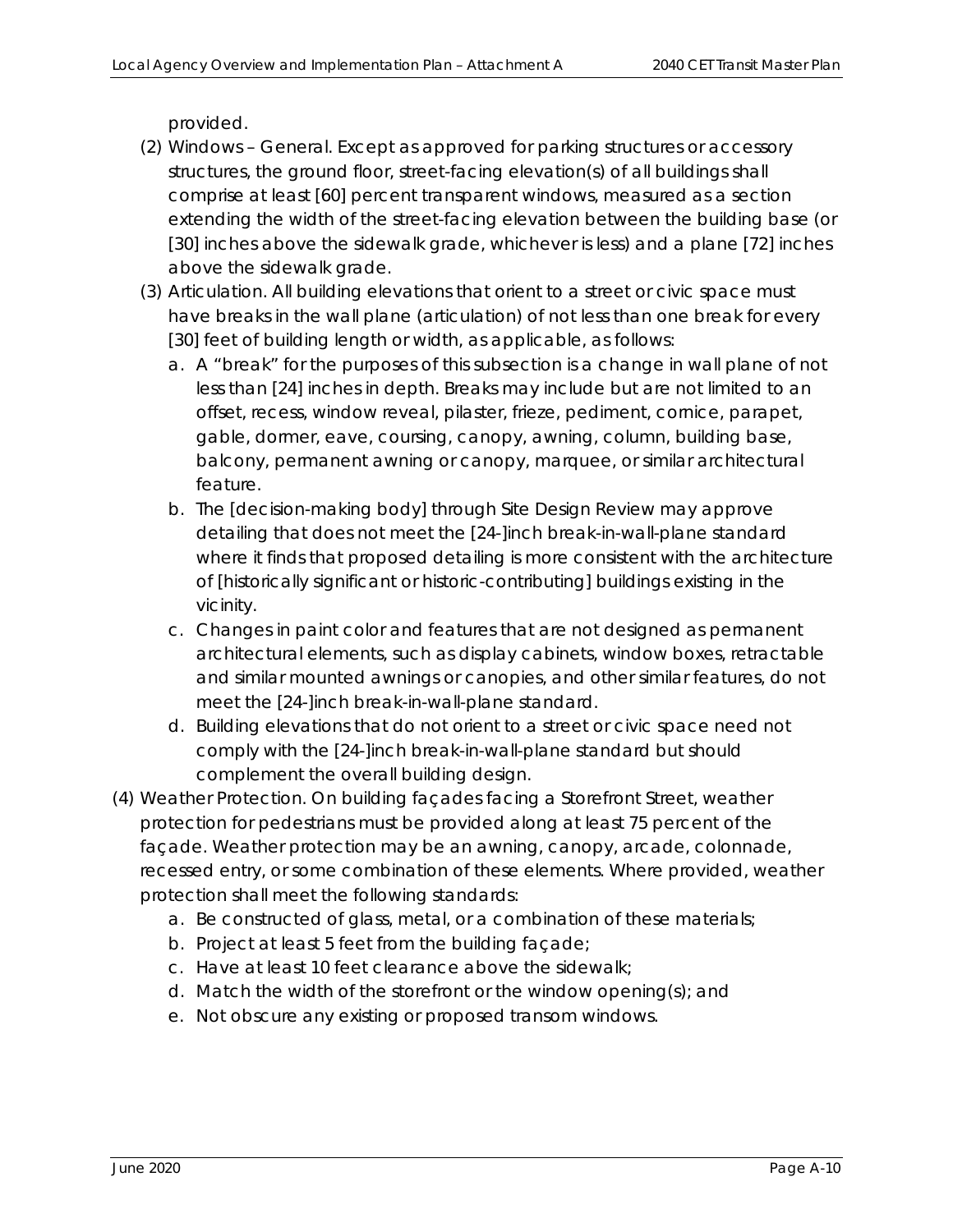# **9. BLOCK LENGTH**

Notes: This strategy for maximum block length standards has been identified as optional for Sisters. Model code language is provided for future consideration.

#### **Model code language:**

*Street Connectivity and Formation of Blocks. In order to promote efficient vehicular and pedestrian circulation throughout the city, subdivisions and site developments shall be served by an interconnected street network, pursuant with the standards in subsections (a) through (d) below (distances are measured from the edge of street rights-of-way). Where a street connection cannot be made due to physical site constraints, approach spacing/access management requirements, or similar restrictions, where practicable, a pedestrian access way connection shall be provided pursuant to [\_\_\_\_].* 

*A. Residential zones: Minimum of [200] foot block length and maximum of [600] length; maximum [1,400] feet block perimeter* 

*B. [Downtown/Central Commercial] zone: Minimum of [200] foot length and maximum of [400] foot length; maximum [1,200] foot perimeter* 

*C. [General Commercial zone and Light Industrial zone]: Minimum of [100] foot length and maximum of [600] foot length; maximum [1,400] foot perimeter* 

*D. Not applicable in General Industrial zone.* 

# **10.ACCESSWAYS THROUGH LONG BLOCKS**

Notes: This strategy to require non-motorized accessways has been identified as optional for Sisters. Model code language is provided for future consideration.

#### **Model code language:**

*The [decision body] in approving a land use application with conditions may require a developer to provide an accessway where the creation of a street is infeasible and where a cul-de-sac or dead-end street is allowed. An accessway shall connect the end of the street to another right-of-way or a public access easement. An accessway shall be contained within a public right-of-way or public access easement, as required by the City. An accessway shall be a minimum of [10]-feet-wide and shall provide a minimum [6]-foot-wide paved surface or other all-weather surface approved by the [City decision body]. Design features should be considered that allow access to emergency vehicles but that restrict access to non-emergency motorized vehicles.*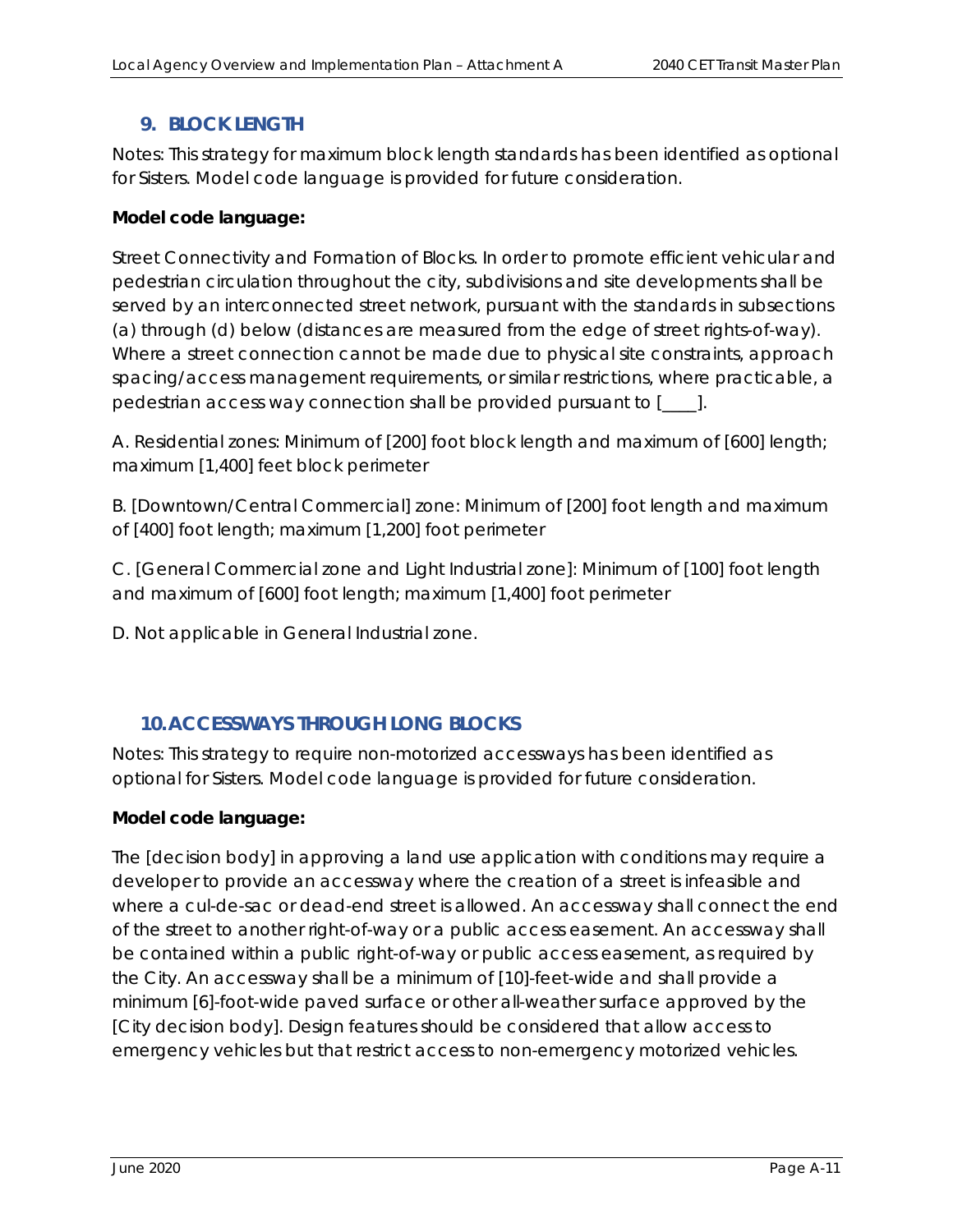# **11.NO VEHICLE PARKING/CIRCULATION IN FRONT SETBACK**

Notes: This strategy to prevent vehicle parking and circulation in the front setback has been identified as optional for Sisters. Model code language is provided for future consideration.

#### **Model code language:**

*Parking and Loading Area Development Requirements. All parking and loading areas required under this ordinance, except those for a detached single-family dwelling on an individual lot or unless otherwise noted, shall be developed and maintained as follows:* 

*A. Location on site. Required yards adjacent to a street shall not be used for parking and loading areas unless otherwise specifically permitted in this ordinance. Side and rear yards that are not adjacent to a street may be used for such areas when developed and maintained as required in this ordinance.* 

## **12. PARKING REDUCTIONS FOR TRANSIT**

Notes: This strategy to allow parking reductions for transit has been identified as optional for Sisters. Model code language is provided for future consideration.

#### **Model code language:**

#### *Modification of Off-Street Parking Requirements*

*The applicant may propose a parking space standard that is different than the standard in Section [\_\_\_], for review and action by the [Community Development Director] through a [variance procedure], pursuant to Section [\_\_\_]. The applicant's proposal shall consist of a written request, and a parking analysis prepared by a qualified professional. The parking analysis, at a minimum, shall assess the average parking demand and available supply for existing and proposed uses on the subject site; opportunities for shared parking with other uses in the vicinity; existing public parking in the vicinity; transportation options existing or planned near the site, such as frequent transit service, carpools, or private shuttles; and other relevant factors. The [Community Development Director] may reduce the off-street parking standards for sites with one or more of the following features:* 

*A. Site has a transit stop with existing or planned transit service located adjacent to it, and the site's frontage is improved with a transit stop shelter, consistent with the standards of the applicable transit service provider. Allow up to a [10-20] percent reduction to the standard number of automobile parking spaces;*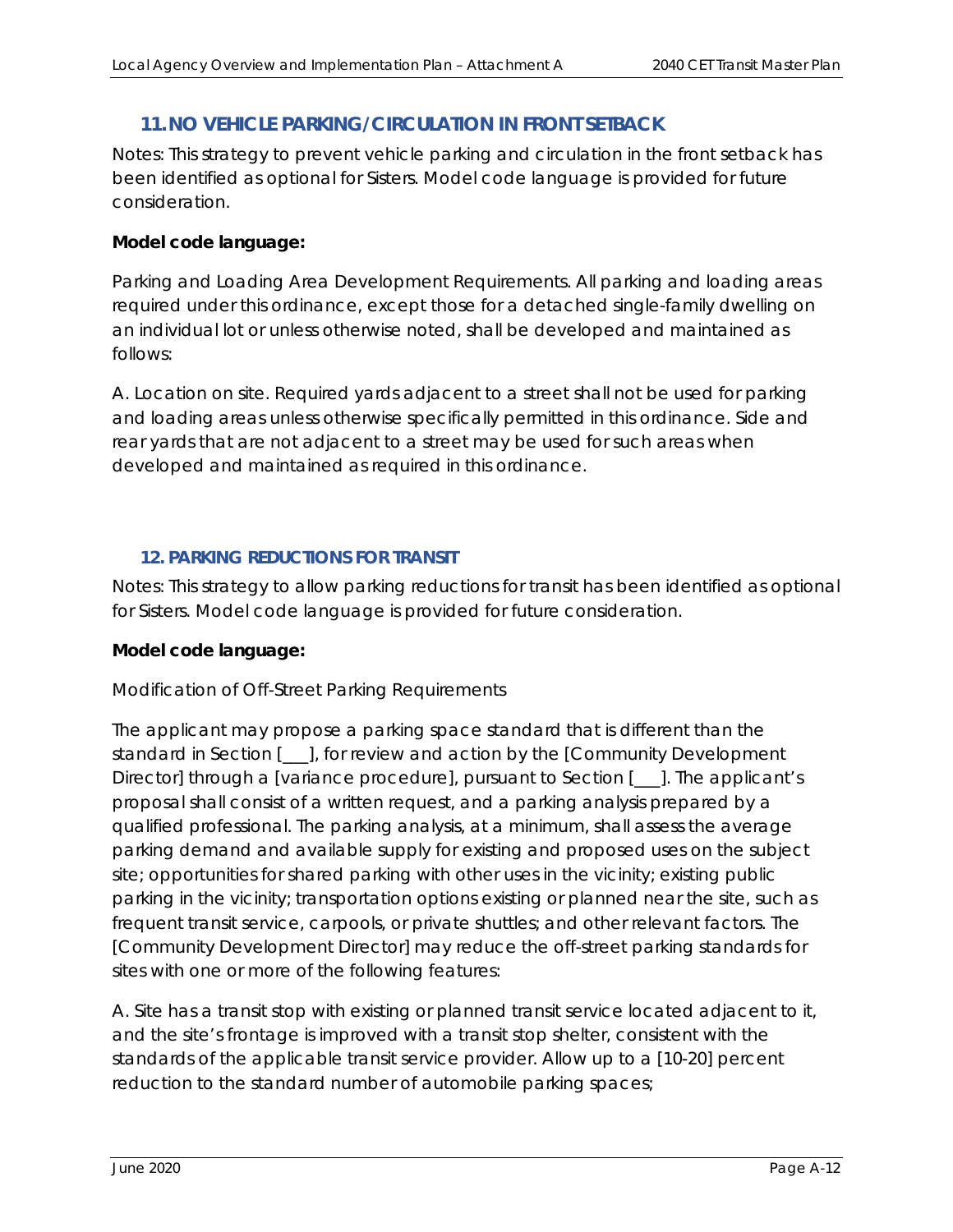*B. Site has dedicated parking spaces for carpool/vanpool vehicles: Allow up to a 10 percent reduction to the standard number of automobile parking spaces;* 

*C. Site has dedicated parking spaces for motorcycle and/or scooter or electric carts: Allow reductions to the standard dimensions for parking spaces and the ratio of standard to compact parking spaces;* 

*D. Available on-street parking spaces adjacent to the subject site in amounts equal to the proposed reductions to the standard number of parking spaces.* 

*E. Site has more than the minimum number of required bicycle parking spaces: Allow up to a [10-20] percent reduction to the number of automobile parking spaces.* 

# **13.LANDSCAPING AND WALKWAYS IN PARKING LOTS**

Notes: Adopted code partially reflects this recommended code strategy. Landscaping is currently required in larger parking areas, partially addressing the recommended transit strategy. Recommend requiring a walkway through parking lots with more than 20 spaces as new subsection in parking lot requirements.

#### **Recommended code amendment:**

3.3.400 Standards for Off-Street Parking

 $[...]$ 

E. Maximum Parking Lot Size. Off-street parking serving development shall be divided into multiple lots, as necessary, so that no single lot has more than one hundred twenty (120) parking spaces.

1. Parking lots shall be separated with plazas, large landscape areas with pedestrian access ways (i.e., at least 20 feet total width), streets, or driveways with street-like features. Street-like features, for the purpose of this section, means a raised sidewalk of at least 6-feet in width, 6-inch curb, accessible curb ramps, street trees in planter strips or tree wells, and pedestrian-oriented lighting.

2. Parking areas over 20 spaces shall include pedestrian accessways that are clearly marked with contrasting paving materials (e.g., pavers, light-color concrete inlay between asphalt, or similar contrast). The crossing may be part of a speed table to improve driver-visibility of pedestrians. If crossings involve grade changes, the crossing shall include ADA accessible ramps. Painted striping, thermo-plastic striping, and similar types of non-permanent applications are discouraged, but may be approved for lower-volume crossings of 24 feet or less.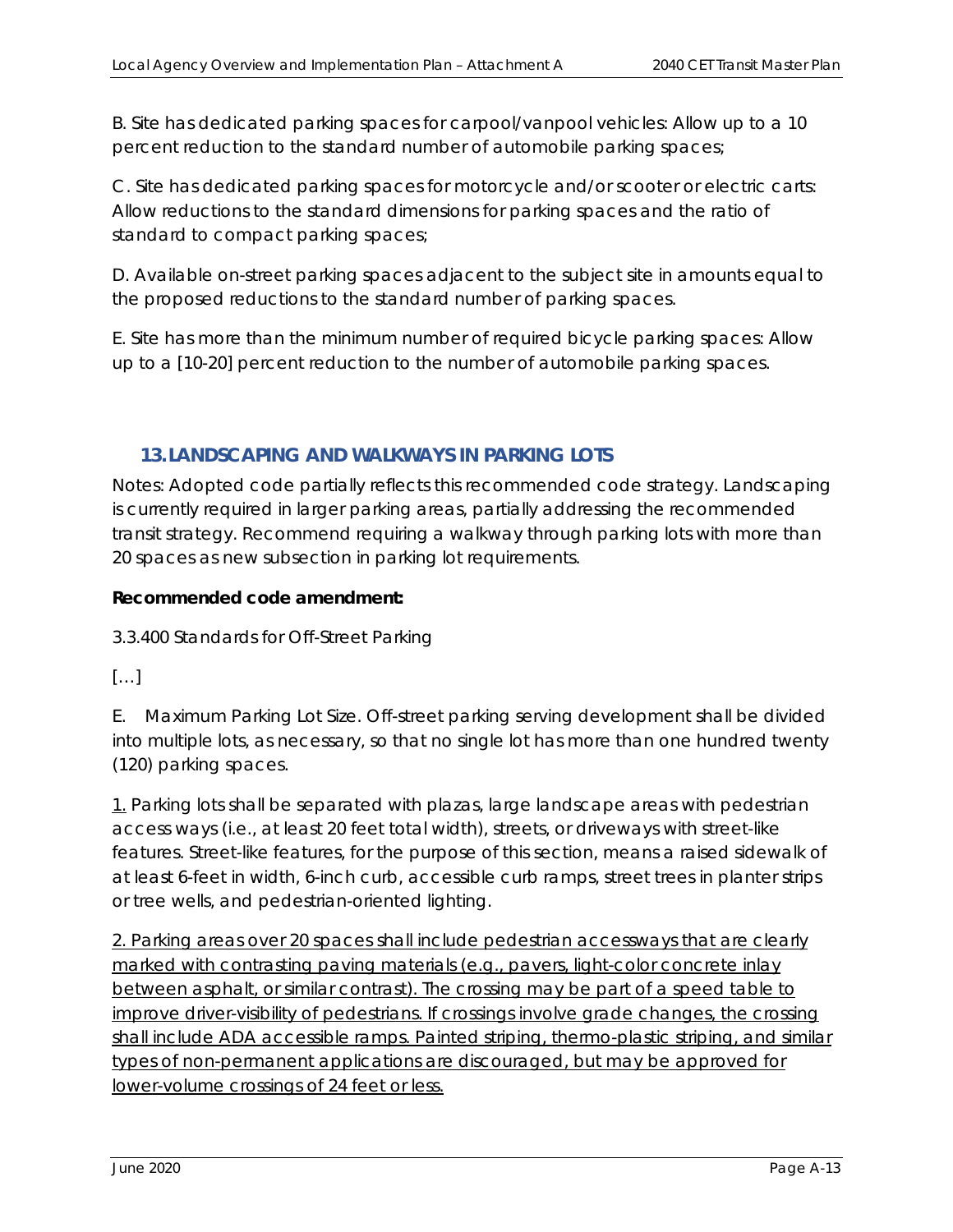## **14.PREFERENTIAL PARKING FOR RIDESHARING**

Notes*:* Adopted code language does not reflect this recommended code strategy. Potential code language could be added as *a* new subsection in Section 3.3.400*.*

#### **Recommended code amendment:**

3.3.400 Standards for Off-Street Parking

E. Maximum Parking Lot Size.

#### $[\ldots]$

3. Parking areas that have designated employee parking and more than 20 automobile parking spaces shall provide at least 10% of the employee parking spaces or two spaces, whichever is greater, as preferential carpool and vanpool parking spaces. Preferential carpool and vanpool parking spaces shall be closer to the employee entrance of the building than other parking spaces, with the exception of ADA accessible parking spaces.

# **15.BICYCLE PARKING**

Notes: Existing code language partially reflects this recommended strategy (Section 3.3.600 Bicycle Parking Requirements). Code amendment language is provided for bicycle parking requirements for transit centers and park-and-rides.

#### **Recommended code amendment:**

3.3.600 Bicycle Parking Requirements

All bicycle parking facilities required in conjunction with development shall conform to the standards in this Section.

A. Number of Bicycle Parking Spaces. The following additional standards apply to specific types of development:

1. Multi-Family Residences. Every residential use of four (4) or more dwelling units shall provide at least one bicycle parking space for each dwelling unit.

2. Parking Lots. All public and commercial parking lots and parking structures shall provide a minimum of one bicycle parking space for every 10 motor vehicle parking spaces.

3. Schools. Elementary and middle schools, both private and public, shall provide one bicycle parking space for every 10 students and employees. High schools shall provide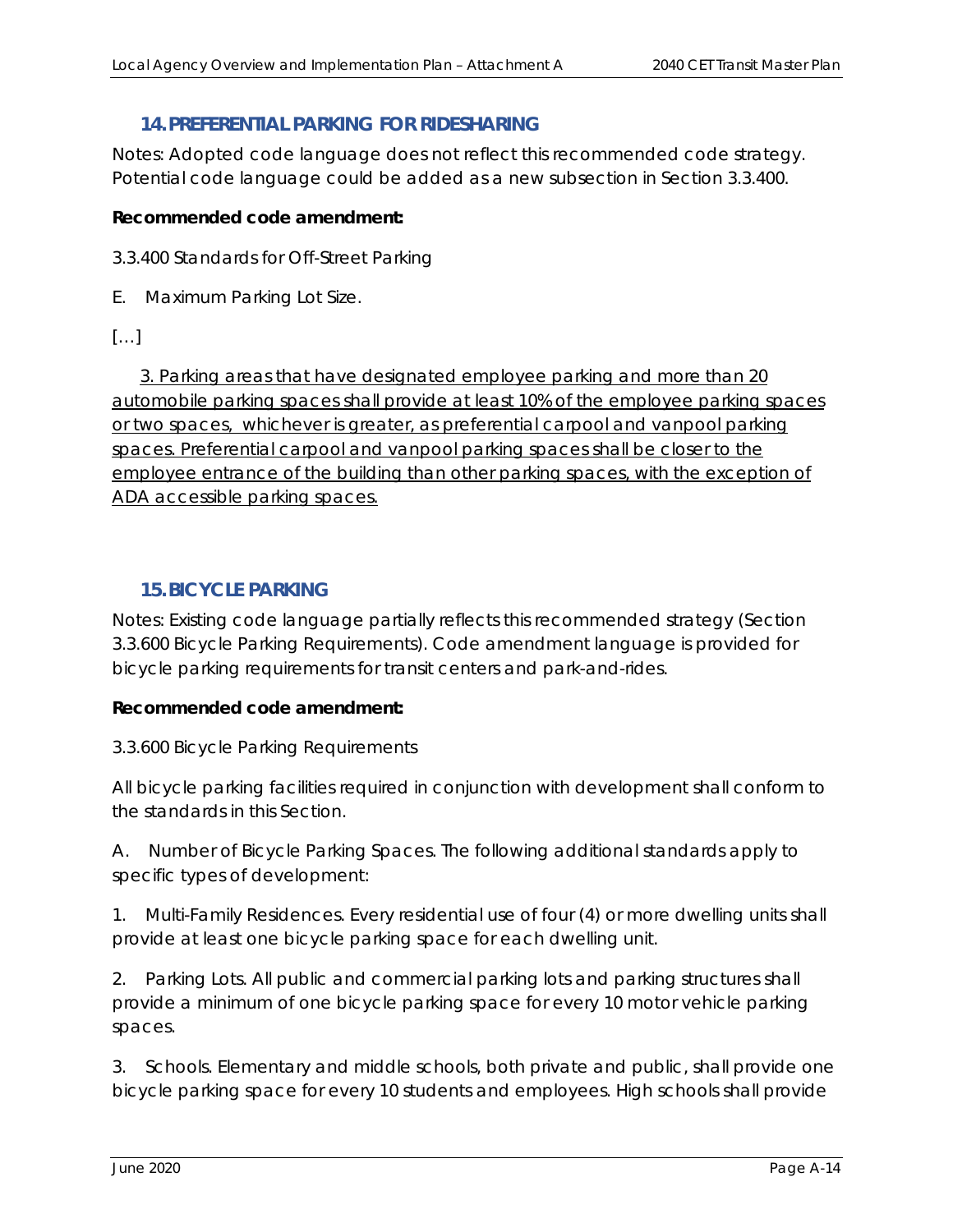one bicycle parking space for every 5 students and employees.

4. Colleges and trade schools shall provide one bicycle parking space for every 5 motor vehicle spaces plus one space for every dormitory unit.

5. All Other Uses. All uses which require off street parking, except as specifically noted, shall provide one bicycle parking space for every 10 required vehicle parking spaces.

6. Multiple Uses. For buildings with multiple uses (such as a commercial or mixed use center), bicycle parking standards shall be calculated by using the total number of motor vehicle parking spaces required for the entire development. A minimum of one bicycle parking space for every 10 motor vehicle parking spaces is required.

7. Transit Related Uses. For Transit Stops, 2 spaces shall be provided. For Transit Centers and Park-and-Rides, required bicycle parking is 4 spaces or 1 per 10 vehicle spaces, whichever is greater.

# **16.TRANSIT-RELATED USES IN PARKING LOTS**

Notes*:* Adopted code language does not address recommended transit strategy. Potential code language could be refined and added to a new subsection in Section 3.3.400.

# **Recommended code amendment:**

3.3.400 Standards for Off-Street Parking

# […]

O. Parking spaces and parking areas may be used for transit-related uses such as transit stops and park-and-ride/rideshare areas, provided minimum parking space requirements can still be met.

# **17.DEFINITIONS**

Notes: Terms included in recommended code amendment language or model code language may not be defined. Consider strengthening existing codified definitions or adopting new definitions drawing on model language provided below.

Adopted code requirements use the term "access way" but it is not defined in Chapter 1.3 (Definitions). However, "access" is defined as follows: "A way or means by which pedestrians, bicycles and vehicles enter or leave property." Reconcile with the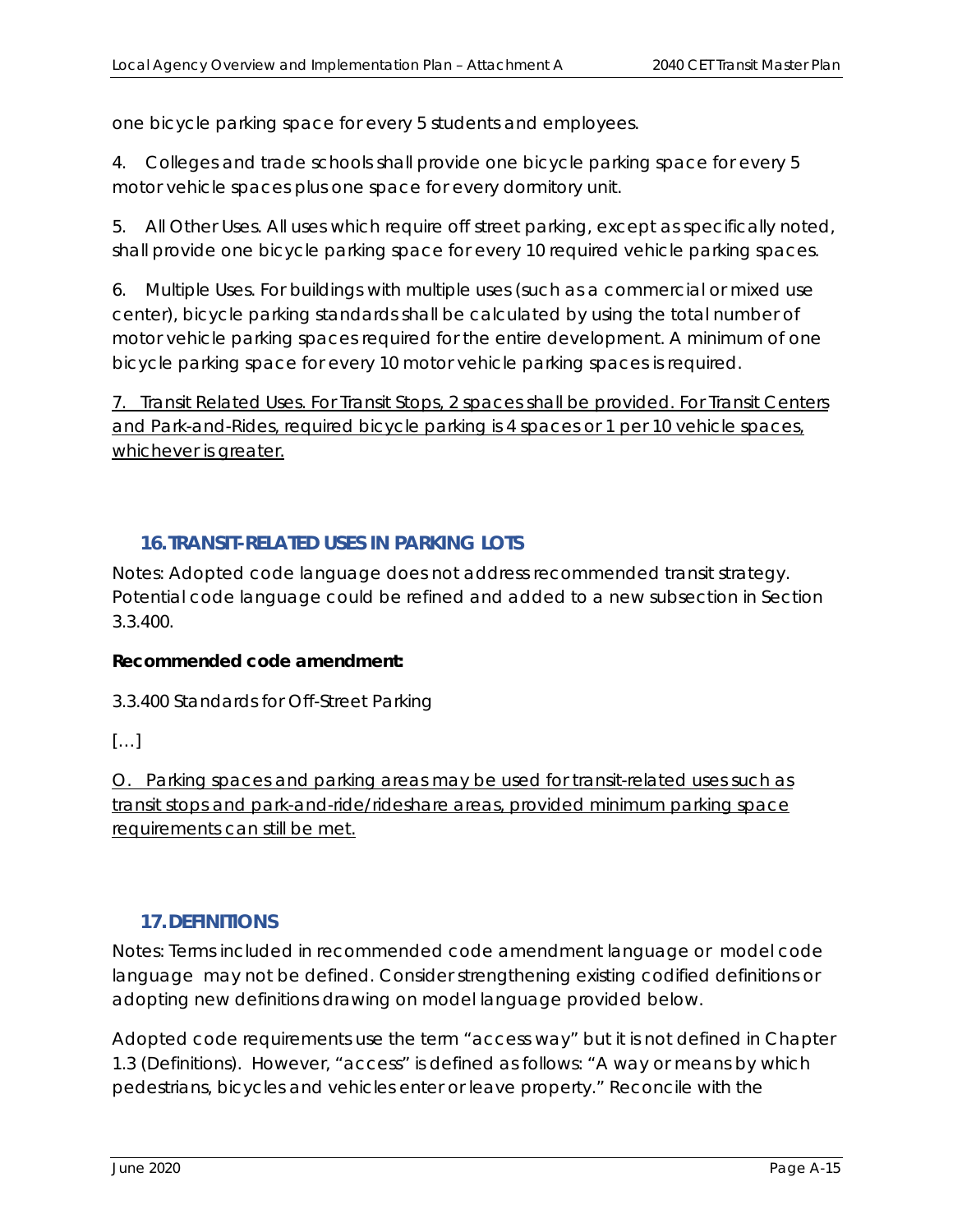definition language provided below as needed.

#### **Model code language:**

#### *Definitions*

*Accessway. A walkway or multi-use path connecting two rights-of-way to one another where no vehicle connection is made. OR Access way. Pedestrian and/or bicycle connections between streets, rights-of-way, or a street or right-of-way and a building, school, park, transit stop, or other destination.* 

*Park and ride. A parking area at, adjacent, or near (within 500 feet of) a transit stop where automobiles, bicycles, and other vehicles and mobility devices can be parked by transit and rideshare users. Location and design are guided by the currently adopted transit master plan.* 

*Rideshare. A formal or informal arrangement in which a passenger travels in a private*  vehicle driven by its owner. The arrangement may be made by means of a website or *online app.* 

*Transit center. A type of transit stop where multiple transit lines meet in order to facilitate transfers. A transit center may be developed with amenities including information boards, food and drink vendors, water fountains, and restrooms.* 

*Transit stop improvements . Transit stop-related improvements including, but not limited to, bus pullouts, shelters, waiting areas, information and directional signs, benches, and*  lighting. Improvements at transit stops shall be consistent with an adopted transit plan.

*Transit-related uses or transit uses. Uses and development including, but not limited to, transit stop improvements and other uses that support transit, such as transit park and rides.* 

*Transit stops. An area posted where transit vehicles stop and where transit passengers board or exit. The stop location and improvements at the transit stop shall be consistent with an adopted transit plan.* 

*Transit hub. A type of transit center with additional transfer and layover locations outside of the main transit center.* 

#### **18.OTHER PROVISIONS**

Note: The City indicated that it has been in discussion with CET and ODOT about the siting of transit hubs in Sisters. It is recommended that a "transit hub" definition (see